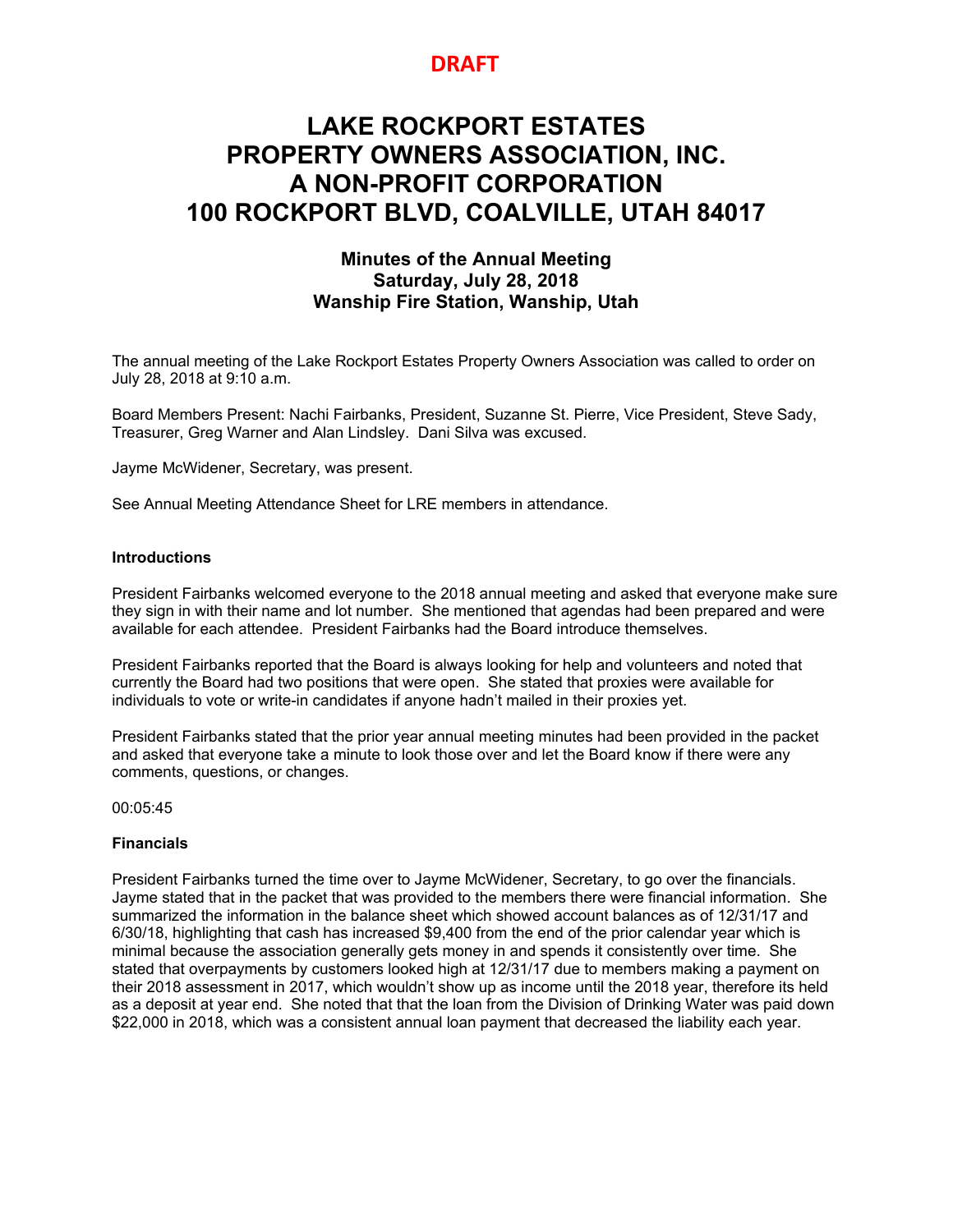Jayme summarized the profit and loss statement which shows the income and expenses for both calendar years 2017 versus 2016. She noted that the association gets approximately \$190,000 each year from annual assessments and also gets about \$50,000 from Service Area 5 each year, which was a tax that was collected by Summit County and remitted back to LRE to utilize for infrastructure improvements. She stated that the association also receives other amounts from members for building impact amounts, water meter installation, and water usage. She pointed out that total income was only \$4,000 lower in 2017 versus 2018, and generally remains fairly consistent from year to year.

Jayme went on to talk about the expenses that the association incurs or where the association spends their money. She noted that generally amounts were consistent between years and were for administrative costs, utility costs, gate costs, road costs, and water system costs. She pointed out that the water share amounts were those charged to us by Weber Basin every year, which is passed on to those members that are hooked into our water system. She stated that in 2018 there was an increase in the Weber Basin charges, therefore all lots with meters were invoiced an additional \$25 per lot this year to pass on that cost to those that benefit from it. Accordingly, those expenses will be higher for 2018 but are fairly consistent from 2017 to 2016. Jayme noted that the association pays about \$24,000 each year for interest expense on the loan from the Division of Drinking Water, and after considering all of those costs you see that annual expenses are around \$240,000 to \$260,000 each year. She stated that in 2017 the association spent all of the income with exception to \$33,000, therefore showing net income for the year of that amount.

The Board asked if there were any comments or questions on the financial information.

**MOTION:** Derek Hughes, Lot 86, moved to APPROVE the financials as of December 31, 2017. Max Kloeppel, Lot 183-A, seconded the motion.

**VOTE:** For 23, Against 0, Abstained, 0. The motion passed.

#### 00:15:25

Jayme McWidener stated that the budget is prepared annually by the Board and is generally based on prior year activity because the operations on the mountain stay fairly consistent. She stated that at times the Board knows of large or unusual expenses they expect to incur, for example, larger water improvement project costs or larger gate expenses, etc. and will take those into account when preparing the budget, but otherwise is based on prior costs incurred. She stated that the print out in the packet was the actual costs through June 30, 2018 compared to the 2018 budget and explained that if actual costs appeared low compared to the budget it was simply because the money hadn't been spent during the first half of the year, but would be by the end of the year. Jayme highlighted and summarized the report and asked if there were any questions. A member asked what the amount was that LRE collected for building impact fees last year and Jayme directed the members to where they could find that number, on the first page of the profit and loss, noting it was \$10,500 in 2017. A member asked what the road budget of approximately \$50,000 per year was spent for. President Fairbanks stated that in 2017 grading and mag was only done once and then additional costs were spent for material on Hollow. A member asked if that was going to be done again and President Fairbanks stated that this year the roads would be done twice, with the second grading and roll planned for mid-August where the Board was going to send out emails informing those with building projects of the timing to try to enforce the winter weight restriction for a short period in order to get a better result than the Association got the first time. She said that the plan was to grade one day and mag the next day so that there wasn't a gap in timing. Alan Lindsley went into further detail on the roads that were going to be done and the timing. There was a question about the amount and size of the rocks in the dirt and if it affected the amount of washboard. Alan explained that the rocks were necessary and went into detail explaining the basis of the process and what caused the poor road quality after the first road treatment.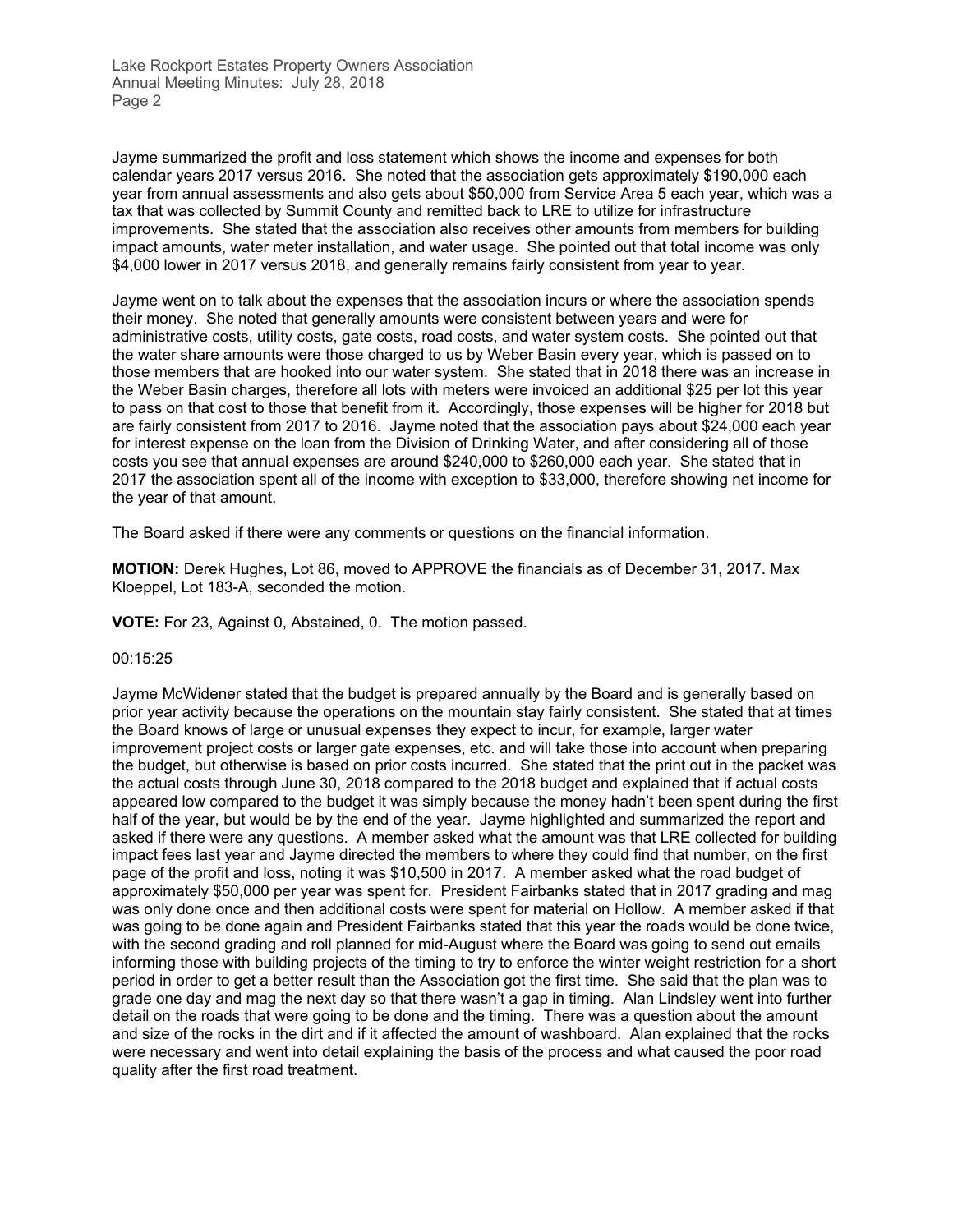There was a question about the damage done to the mailbox and Alan Lindsley stated that the damage was on the mailbox that was owned by the post office so he had spoken to the mailman and asked about getting it repaired. He hadn't yet heard back. There was a question regarding who pays for gate repairs when damage is done and President Fairbanks stated that when the Board knew who caused the damage they will pass on the costs to that person. A member asked if there were any cameras down by the gate and mailbox area. Alan Lindsley reported that all of the cameras had been damaged or stolen but the Board was working on putting up 3 cameras: one by the top tank for security and for weather, two at the gate to capture license plates in and out, and one at the package shed.

**MOTION:** Derek Hughes, Lot 86, moved to APPROVE the budget for the year ending December 31, 2018. Max Kloeppel, Lot 183-A, seconded the motion.

**VOTE:** For 23, Against 0, Abstained, 0. The motion passed.

00:30:50

#### **Minutes**

Nachi asked if there were any questions on the 2017 annual meeting minutes. A member asked what the Board had decided regarding speed bumps on the mountain. Suzanne St. Pierre reported that the Board had discussed this and done some research and found that speed bumps tend to cause more problems because drivers speed up until they get to the bump and then slow down and that change in speed causes more problems on the road. Further, with plowing the speed bumps cause more problems.

**MOTION:** Derek Hughes, Lot 86, moved to APPROVE the minutes of the June 24, 2017 annual meeting. Max Kloeppel, Lot 183-A, seconded the motion.

**VOTE:** For 23, Against 0, Abstained, 0. The motion passed.

00:33:55

#### **Roads**

Alan Lindsley stated that there wasn't much more to report on roads but gave the dates the roadwork would be done and asked that people slow down and limit travel during the time the roads are being worked on. A member voiced his concerns on timing of when the road maintenance gets completed. President Fairbanks stated that the timing for the first application is always difficult because it was weather dependent and the Board tried to schedule it after the water was turned on and all of the water line repairs were completed so that newly treated roads didn't have to be dug up. The Board liked to wait until all of that work was done and it was hard to anticipate timing on those things for scheduling the road work. A suggestion was made to disregard those small road projects and just schedule the road work for as soon as possible after the weight restriction was lifted due to the small projects affecting such small areas. Suzanne St. Pierre stated that the Board would consider this, they just wanted to be financially responsible and get as much benefit from the membership money as they possibly could. A member suggested doing the main road from the gate up to Aspen sooner after the weight restriction was limited because that was where the most traffic was and it usually had worse problems. President Fairbanks mentioned that the Board had done some research on some new road base technology, specifically for that stretch of road and found that the cost was near \$300,000 and gutters would have to be addressed and there was still the cost of maintenance that would be incurred. This significant cost really affects how quickly the water system is upgraded and all of these matters were being considered by the Board.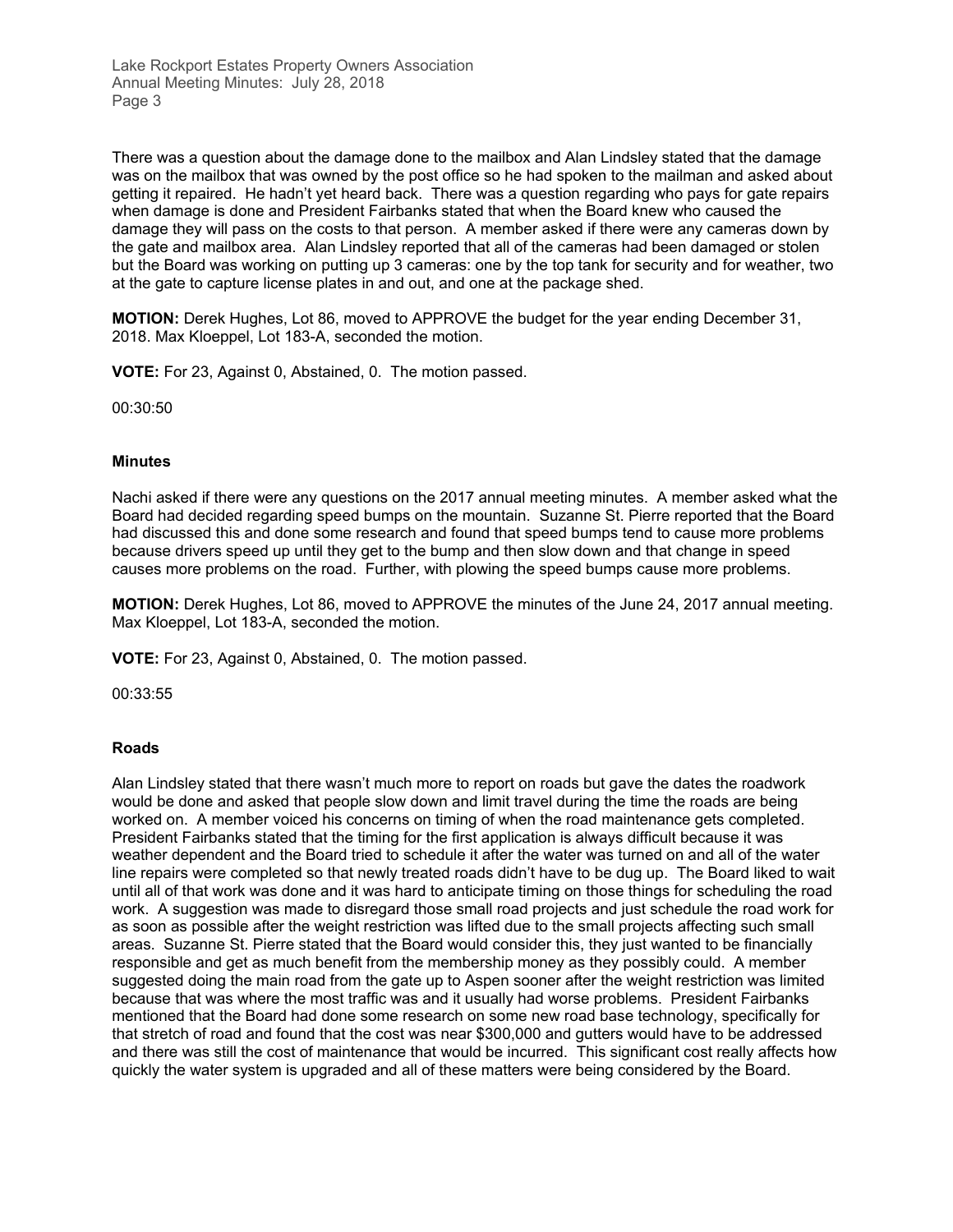Alan Lindsley wanted to address the timing and explained that last year roads were done on June 13 and there were very few complaints. He stated that this year the road work was done on June 20, 7 days later, but there were many more complaints and the roads were not in as good of a condition. He explained that it wasn't necessarily the timing but was more affected by weather conditions and other issues.

There was discussion about the increased traffic on the roads due to more people being on the mountain more often. It was noted that while the mountain roads had been improved over time, with increased use of the mountain the Board needed to continue to explore options to better maintain the roads. President Fairbanks noted that while maintenance options are discussed the Board also had to discuss and consider any increases in costs and who will pay for that. She stated that the Board has discussed that full-time residents tend to use the roads more frequently compared to those that are simply up one weekend a month compared to those that own a bare lot that they never use, therefore increased assessments for full time residents have been considered. She stated that building projects impact the mountain roads significantly and generally result in more full-time residents, therefore the Board has considered increasing road impact fees for new building projects. This matter was discussed further and a member made a point that keeping assessments low on unimproved lots helps everyone on the mountain because then lot owners can afford to keep the lot unimproved. Once the costs get too high the lots are sold and then a buyer comes in and builds on and improves the lot, which increases the overall impact to the mountain. President Fairbanks explained that while everyone on the mountain benefits from infrastructure improvements, which helps increase property values, the things like road maintenance that has to happen twice a year and only lasts for a couple months truly only benefits those that are actually on the roads after the maintenance occurs.

A member asked why there would have been \$10,500 received from impact fees in 2017 but no comparable increase in road work/maintenance done with the money. Alan explained that all money coming into the Association doesn't necessarily get earmarked for any particular project. President Fairbanks explained that years ago impact fees didn't exist and there was minimal road maintenance being done, now with impact fees being collected the Association is able to do more work and have a higher budget for road maintenance. Additionally, the impact fees tended to be fairly consistent from year to year and the road budget took that impact fee income into consideration. Accordingly, if you were seeing \$10,000 in impact fees year over year you wouldn't necessarily see increases in the road maintenance budget because it wasn't a \$10k increase each year over the prior year.

#### 01:16:23

There was a discussion regarding potential assessment increases and it was noted that assessments hadn't increased for 8-10 years and members voiced their concerns about increased costs over that time and improvements that needed to be made on the mountain that justified reasonable assessment increases. President Fairbanks explained that the Board was very sensitive to the needs of all LRE members, which included those that bought into a recreational property and didn't necessarily care about mountain improvements along with those that were choosing to live on the mountain full time. She stated that after the last assessment increase there were many lots that would not, or could not, pay their assessments and there were many lots that were sent into collections as a result. LRE currently had only 3 members of over 300 lots that were in collections and the Board wanted to be sensitive and were considering raising assessments enough to cover increase costs of managing the Association but not to put lot owners in collections due to non-payment.

A member brought up the last survey which had addressed assessment increases and noted that generally the results were showing that members favored an increase in the annual assessments to assist with infrastructure improvements. The Board noted that while percentages did appear to be in favor of increased assessments it was mostly full-time residents that had responded, therefore was not quite an adequate picture of all of the association members. A member noted that maybe decisions needed to be made based more on those that were participating and voicing their opinion versus those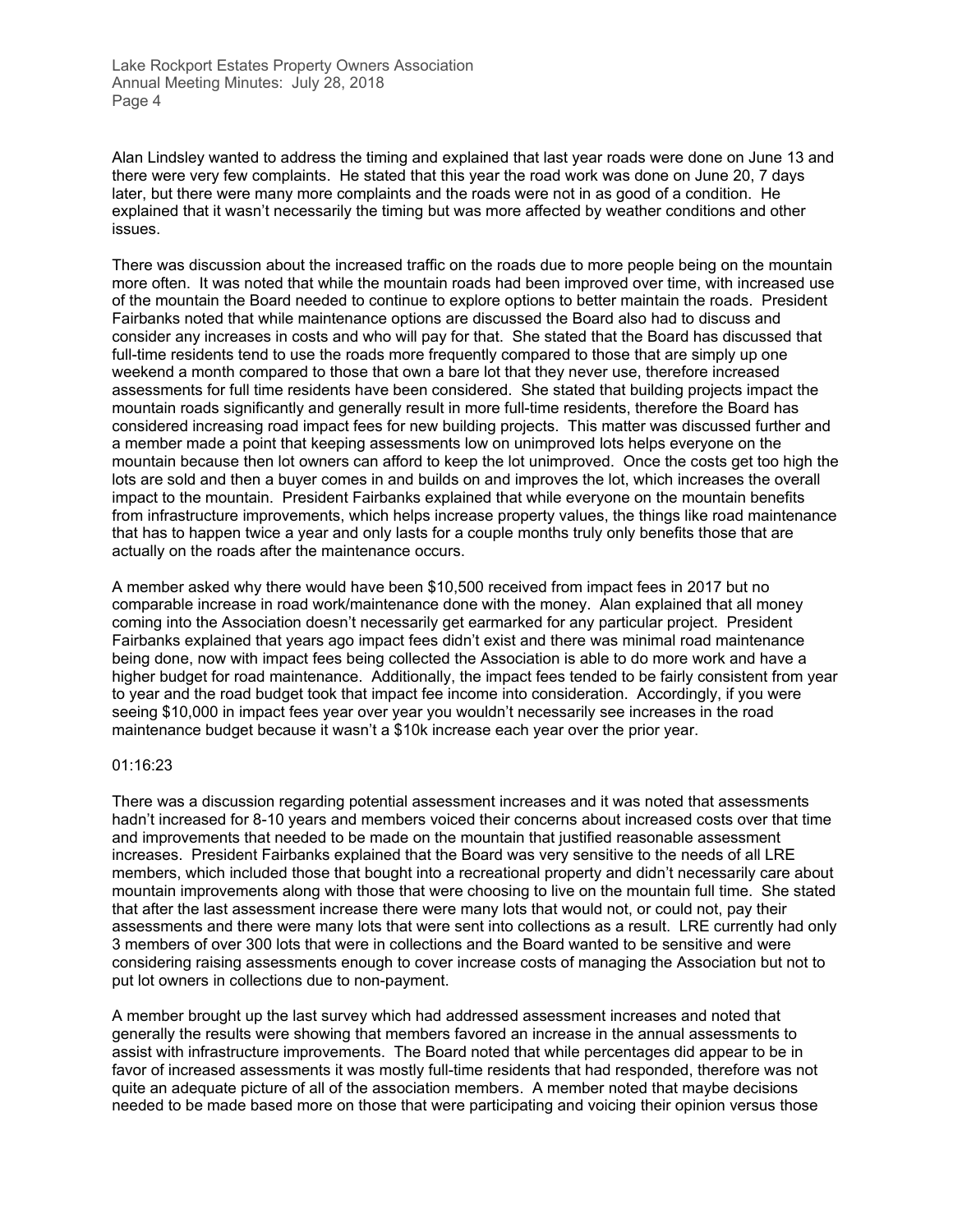that were silent. The Board pointed out that silence from the members usually indicated approval regarding how things were being run, as usually there was only communication when members didn't agree with the actions of the Board. Another member pointed out that member "participation" didn't necessarily mean responding to surveys, as anyone paying their assessment was ultimately "participating" in the property owner's association. The Board was clear that they understood the different positions that existed by each different member and ultimately were considering ALL members in their discussions and decisions. A member thanked the Board for being aware and sensitive to all lot owners and not necessarily any specific type of member.

With respect to infrastructure improvements a member asked if a new well was going to have to be drilled on the mountain to cover water usage. The Board reported that they had purchased up property in Unit 4 to give the Association options and locations to drill for a well, when it became time that a new well was needed, which would happen eventually as all wells run dry. A member asked if there was any way to guarantee that certain water would be available from the wells when it was time to drill for a new one. The Board stated that drilling for wells was an educated guessing game and there could be no guarantees, even with water engineers involved, that a well could be drilled, that water would be available, much less the amount of water that could be guaranteed. The Board reminded the membership that water levels were dependent upon the environment and overall water levels in the area, meaning that if there is a drought it affects all water levels and all wells in the area, not just LRE.

01:38:30

## **Water Update**

Greg Warner reported that the Board had the water distribution line improvement project out to bid and that project would be replacing water lines from the corner of Crestview and Rockport Boulevard all the way down to Aspen. He stated this project included replacing all water lines and dropping them deeper in the ground, along with replacing meters along that stretch of our water lines to allow LRE to scan meters in order to read them. It also included replacing and/or adding fire hydrants as needed. Greg stated he estimates the costs will be around \$300,000 but we won't know the costs for sure until the bids come back. Greg clarified that we hope to get the work started in the fall once we accept a bid and line up a contractor. There was a question regarding what this would mean to the Association and if those lots along that stretch of road would have year-round water. The Board clarified that this was just one step in the process of getting year-round water and because the year-round water has to run through the whole system it would be almost impossible to give sections of the mountain year-round water until all distribution lines are replaced throughout the subdivision.

There was a question regarding the Association having enough water to run year-round if we were having problems in the summer with having enough water. Alan Lindsley explained that in the winter the aquifer that we pull water from is full and that its only during the summer months that it dries up because of the heat. Alan stated that the top tank was currently full and that our well was currently running about 35 gallons a minute so we were currently fine. There was a question about reserving water from the winter to use in the summer. Alan explained that was what we've been doing and that we fill our top tank at the times when water levels are high and then we just maintain during the low water months in the summer. Greg Warner noted that the Board was currently considering a tiered charging system for water usage so that those that use more water are charged at a higher rate than those that use less. The Board noted that last summer there was one lot without a home on it that used about 350,000 gallons, which was as much water as the top tank holds, to water new trees on their lot. The Board stated that those type of water usage numbers really hurt and impact the entire association. Alan reported that he was going to meet with the Rural Water Association over the next month to find out their recommendations and suggestions to address these types of challenges we were having.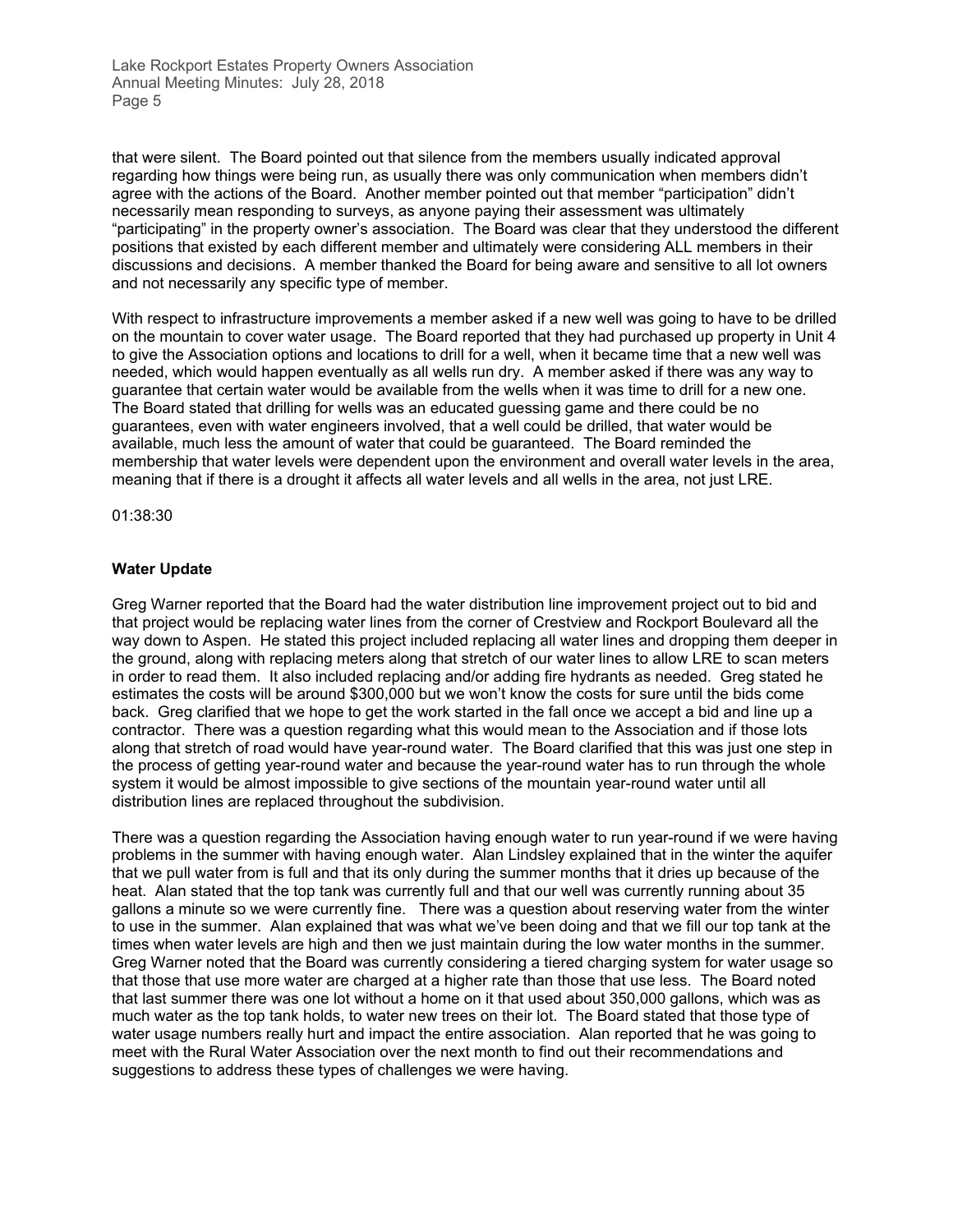Alan Lindsley reported that once the water project starts it will be a major construction zone and roads will be affected on the mountain. The idea is that new water lines will be buried along side the old lines so the sides of the roads will be torn up. Additionally, the new water lines will be replaced to each lots meters and meters will be dropped lower in the ground. Accordingly, each lot owner will be responsible for the water line from the meter at the street to the home and if those water lines aren't dropped lower into the ground there is going to be a high chance that those lines will freeze in the winter, preventing a home owner from having year-round water. Alan stated that the LRE engineering firm estimated that the cost for each home owner to drop their water lines would be approximately \$2,000 each. There was a question from the membership about what was considered a shallow line. President Fairbanks stated that anything less than 5 feet would be considered shallow and LRE is putting in the new lines at 7 feet deep to ensure lines won't freeze.

There was a question from a member if the water line project was going to get started right away if the Board would put-off the road maintenance, as it seemed like a waste of money to do the road work and then have them torn up just one month later. Alan stated that the Board had discussed this issue but felt like the roads were bad enough that they really needed the attention and maintenance, especially in the s-turns for safety reasons. The Board realizes that there is a chance it could be lost money if the timing isn't ideal but notes that the water line project will only affect a portion of the roads, not the entire area. Additionally, it's unlikely that the water project will happen right after the road maintenance, so there will be a time period that the road maintenance will benefit the association before the water project begins.

01:57:00

## **General Membership Questions/Concerns**

A member asked if there were rules regarding how many recreational campers could be on one lot, as there was a concern about how many generators could be or would be running at one time and how loud that could be. President Fairbanks stated that there were not any specific rules on the topic with exception to Article 9.6 of the LRE CC&R's regarding no noxious or offensive activities and generally LRE defers to Summit County on noise restrictions. She stated that if there was an issue that turned into a problem any member could make a formal complaint to the Board and the Board could always try to send a letter asking the lot owner to be more courteous and sensitive to their neighbors.

A member asked about campers in our parking lot and common area usage. President Fairbanks stated that area was for the use of our members and their guests so if a non-member snuck through the gate and was using that area that would be a problem. However, with respect to those that are members of the Association there are no formal rules in place regarding this situation except a 72-hour rule. The Board is aware of situations where guests may have come to visit members but lots are not conducive to an extra camp trailer on the lot, therefore guests will sleep in their camp trailers in the parking lot. Generally, the Board is informed of these situations and give lot owners permission to stay there as long as they aren't blocking access to anything in the area, aren't causing any safety issues or problems, and have communicated their length of stay or story to the Board.

#### 02:06:15

A member noted that one of the reasons a lot of people enjoy Rockport is because they are able to get away from the pollution of the city, which includes noise pollution. The member stated that there was an issue with barking dogs and people on the mountain allowing their dogs to be outside barking for hours on end. President Fairbanks stated that the Board often defaults to Summit County on issues like this, where if barking continues for over an hour they would consider it to be a nuisance and it would be an animal control issue where Summit County will send someone up the mountain to investigate and try to take care of the issue.